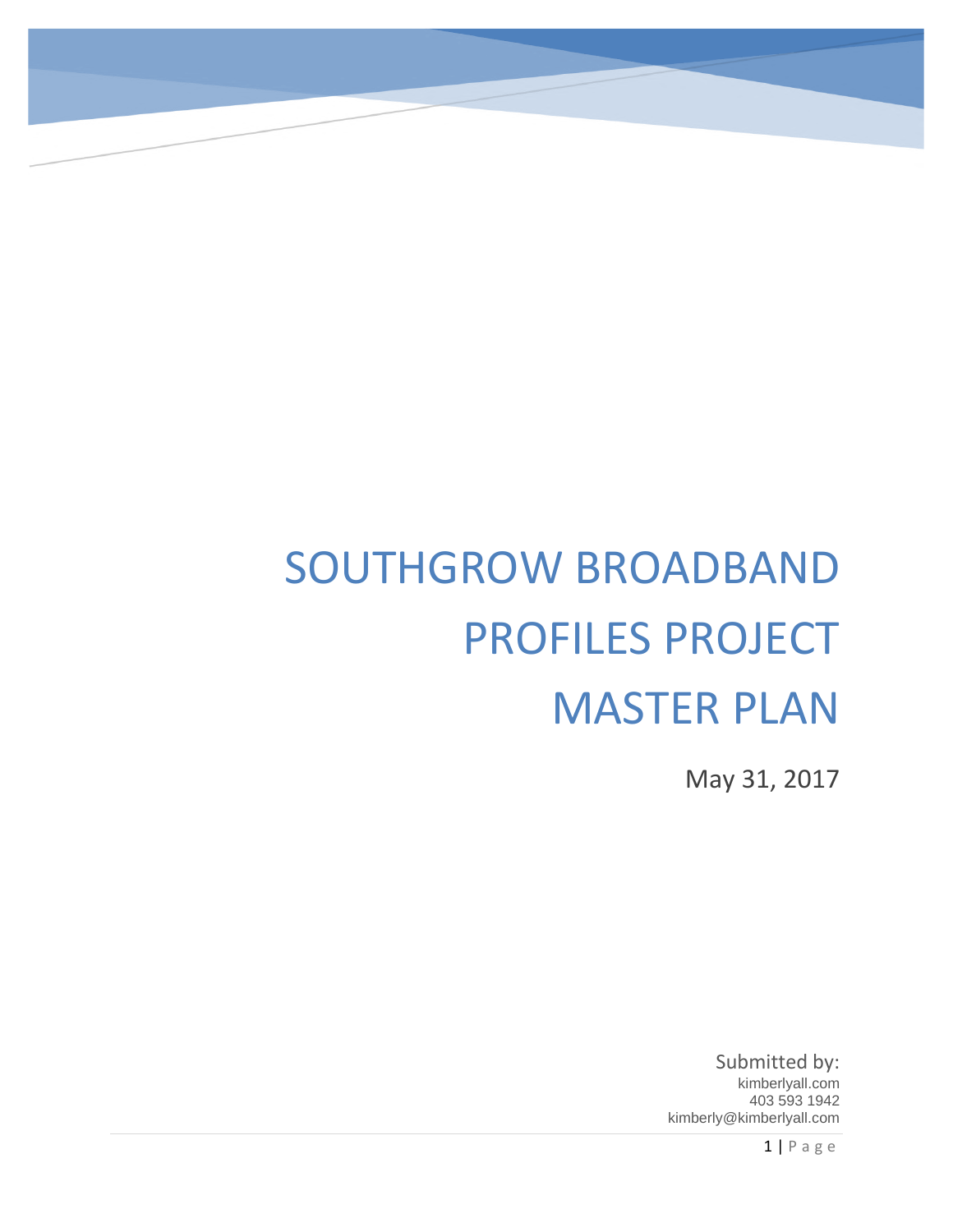produced specifically for online audiences on platforms like Netflix or Hulu, people can view entertainment on their own schedule.

In addition to high functionality and customizability, the Internet of things is creating a cultural shift in moving responsibility from the individual to physically manage and operate the various elements in one's life, to technology performing these actions. This paradigm shift can be seen in innovations under development and currently available such as:

- Robotic vacuums that vacuum floors by themselves
- Computer chips in vehicles
- Self driving cars

This shift is readily accepted by younger generations, but older demographics fear it to some degree because they cannot be in control of managing the technology. Whereas the layman mechanic could once change spark plugs or make minor vehicle repairs, this is not possible in newer vehicles. There is a clear divide amongst the population between those who are comfortable allowing technology to manage daily functions, and those who are not.

Finally, technology and connectivity are changing the way that industries operate, and are defining new methods by which goods and services can be delivered. Regular citizens can participate in offering goods and services in record numbers without major cost outlays for infrastructure, permits, businesses licenses or adhering to industry-established requirement and standards.



The rapid development of technology-enabled functions in all segments of life have demonstrated a few commonalities worldwide. Two significant trends are:

- Innovation is driven by the private sector and champions, not government.
- Youth are the fastest adopters of technology.

These trends are important to acknowledge as they will provide both opportunities and challenges to the SouthGrow Region. Opportunities exist in creating communities that support innovation and which facilitate entrepreneurs having the freedom to establish operations. Ground breaking inventiveness can take place anywhere now that has Internet connectivity. Small, rural communities with Internet connectivity are no longer at a disadvantage when it comes to fostering globally successful organizations. This opportunity also speaks to retaining youth in small communities, and attracting younger demographics to small communities rather than migration to larger centres. The old pattern of youth leaving rural communities to attend post secondary schools or get jobs in the cities may well change as technology and connectivity provide youth with the potential to learn, develop and create their own successes right from home.

The challenges associated with these trends affect mainly communities without connectivity or a culture that supports and encourages innovation. Lack of connectivity is becoming a deal breaker for young families looking for a community to call home, and especially for businesses and organizations who want to conduct businesses beyond their immediate surroundings. Even businesses who tend to only serve their immediate neighbours will require basics like email and the ability to upload and download documents and software. Communities who cannot secure sustainable Internet infrastructure into the future will likely see negative impacts.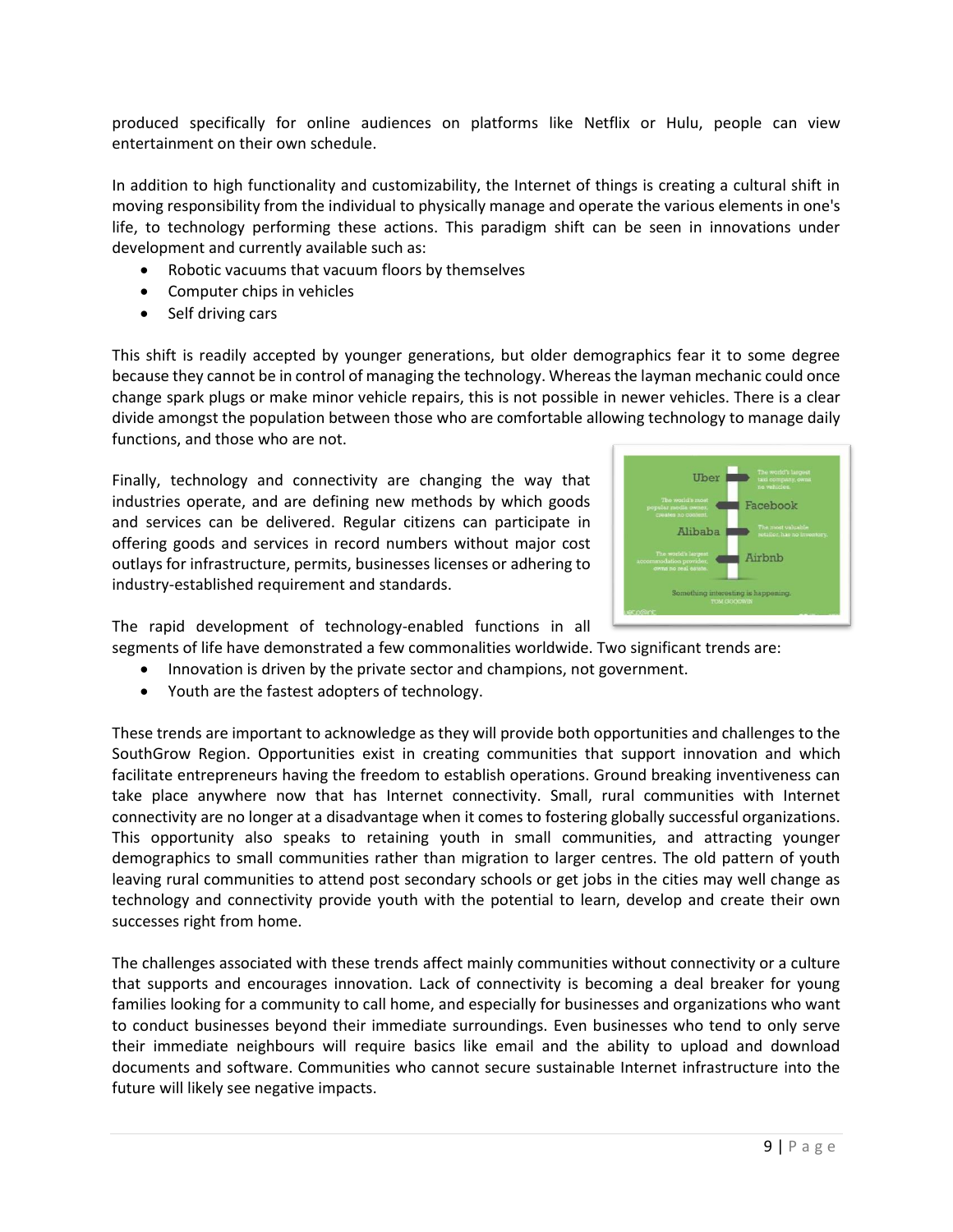**Wi-Fibre** – Wi-fibre is another Local WISP that was spoken of very highly. They offer rates from \$40/month-\$80/month for service speeds at 3mbps-12mbps. Although speeds are not high, discussion with this local champion/entrepreneur yielded the discovery that they will be improved upon over time.

**Xplornet** – Xplornet is a hybrid service of WISP and satellite access. They offer internet speeds of 5mbps across multiple plans, ranging from \$65/month - \$99/month. Speeds do not increase with higher tier plans, instead the data limit range is from 10GB-50GB. The satellite coverage is available to nearly every person, however that expensive technology is near time for an upgrade. Xplornet has announced that they are launching a new satellite capable of offering 25mbps service. This will be good for communities if service rates are not too expensive. Xplornet is a large company that Canada wide has been working to service small communities, and is known to purchase smaller WISPs (like Platinum, a company that previously operated in the SouthGrow region). Consistent reliability and speed issues were reported throughout the SouthGrow Region related to the available service from Xplornet.

**Shockware** – Shockware advertises rates around 10mbps but doesn't advertise pricing plans. They were unavailable for comment.

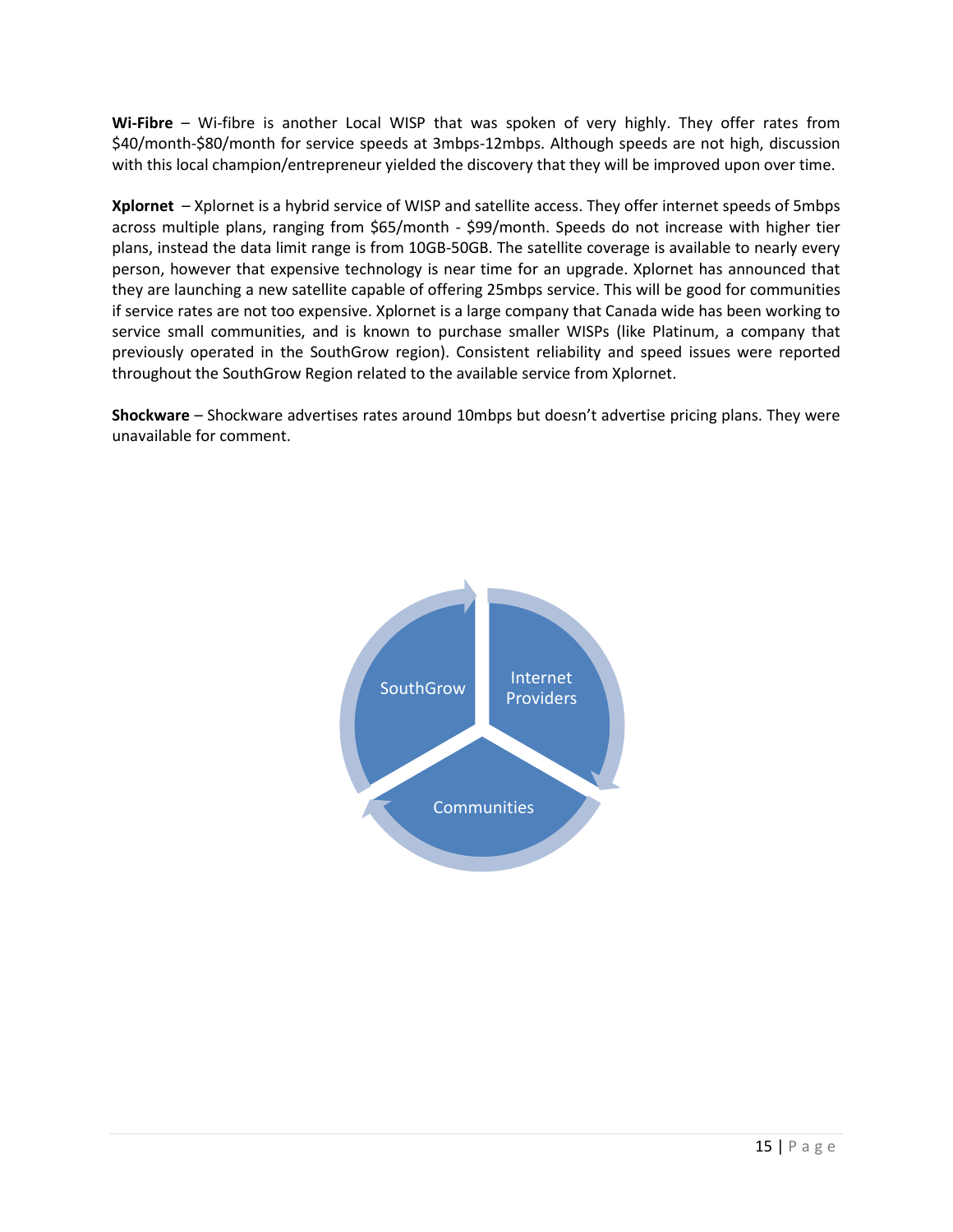## **Community Segments - Fibre, Served, Underserved**

#### **Broadband**

Broadband refers to any dedicated internet connection via satellite, antenna (wireless) or cable, and ranges in speed from dial up to high speed.

Broadband internet is - a dedicated access or connection to high speed internet.

#### **Fibre**

Fibre refers to the newest and most advanced form of broadband Internet with theoretically **no limit** to speed, capacity or expansion potential.

Fibre is considered future-proof because of its unlimited potential.

#### **Classifying each type of Community**

# **Fibre**

• A fibre community is a community which has a currently operating fibre optic connection running through the community, and a large majority of the community has access to, or can access, the fibre network.

#### **Served**

• A served community is a community that has an Internet connection healthy enough to support the current or estimated usage of Internet. A served community can be subject to interpretation, based on the timeframe of reference (i.e. a community could be classified as currently served, but if accounting for expected growth they could be underserved).

#### **Underserved**

• An underserved community is a community that cannot handle the demand for Internet, based on the current usage or estimation of usage.

Note: These three classifications mirror language that the CRTC is using, but has yet to put definitions to. These definitions were developed for the purpose of this report to assist SouthGrow in identifying where member communities might fit on the spectrum of Internet access and capacity.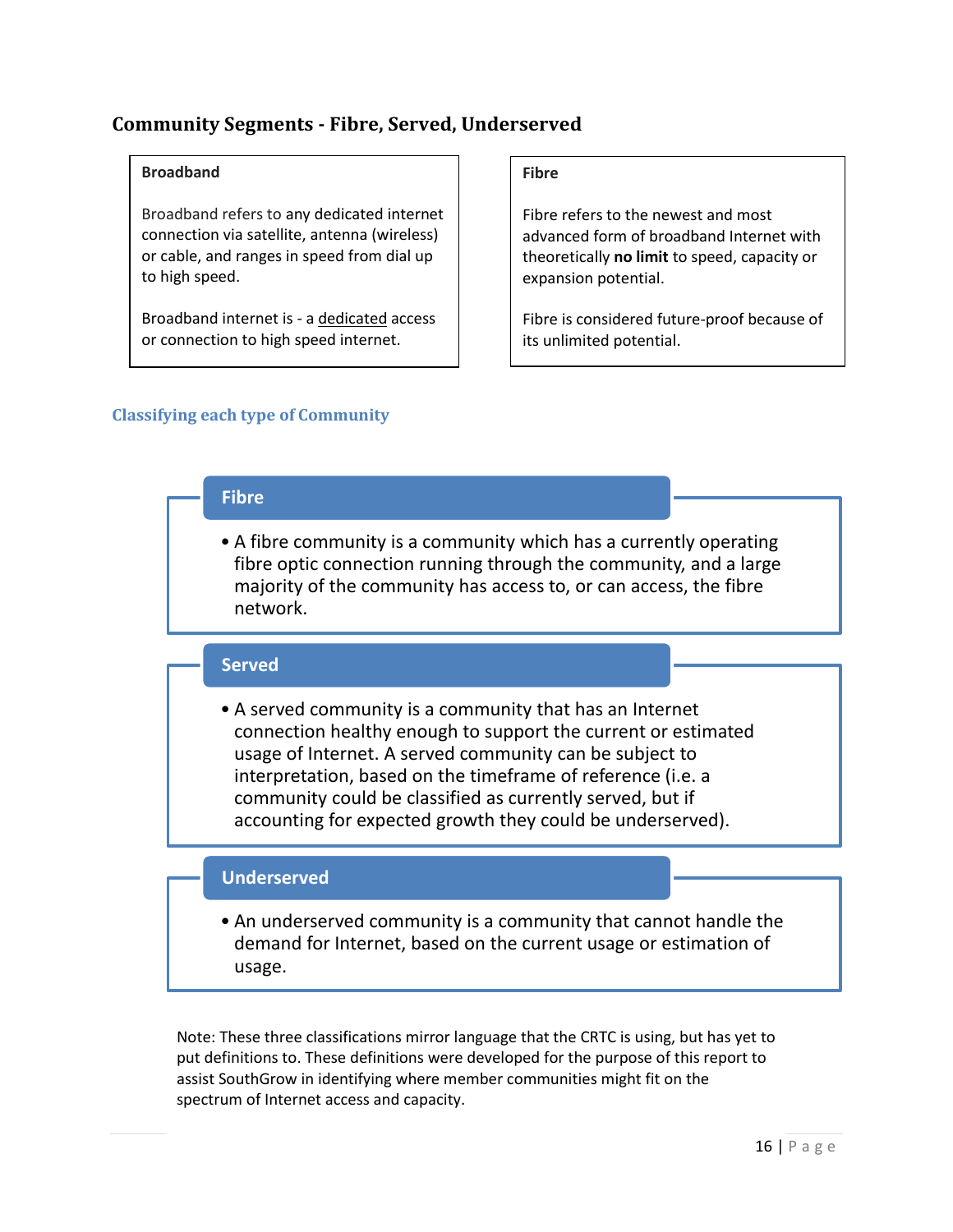## **The Broadband Index**

#### **How we determine classification**

The broadband classification is determined by assigning a broadband index value. A value of less than 1 means the internet option is not sufficient for the demand. A broadband index of 1 means the internet is exactly sufficient for the demand, with no room for growth. Lastly a value of greater than 1 means the internet connection is sufficient and demand for broadband has room to grow. The higher the number, the more room for growth within the existing option.



*The broadband index is determined with the following algorithm:*



The algorithm compares the prime market option to the needs/wants (Internet Speed, Cost, and Limit) of a subject (which could be a community, individual, or business), then it predicts the increase of the needs over a set period and outputs an index score for the subject at that point in time.

Since the needs/want and prime market option is different for every subject, the more granular the test is done the more accurate the test is. Below are some examples of what the index would output for the various types of households and internet options.

#### *Broadband Index Demo for various (users/subjects)*

A casual/light Internet user is someone who doesn't spend much time on the Internet. Activities might include email checking, basic online research, and the occasional SD (standard definition) online video (short). They don't require a high Internet speed, nor do they require large amounts of data.

The average modern family owns a group of devices, typically multiple per person. Smart phones are always connected while home, along with some Wi-Fi enabled devices like TV's and printers. HD Movie streaming and gaming requires a solid connection of 25mbps. A higher data limit is also required due to the amount of downloaded information. Heavy internet user(s) have multiple high demand devices connected, such as streaming UHD movies (Ultra High Definition) while others are also streaming content or playing games. Multiple constantly connected devices, smartphones, tablets, laptops, printer, and various IoT devices (thermostat, smoke detectors, speakers, etc.).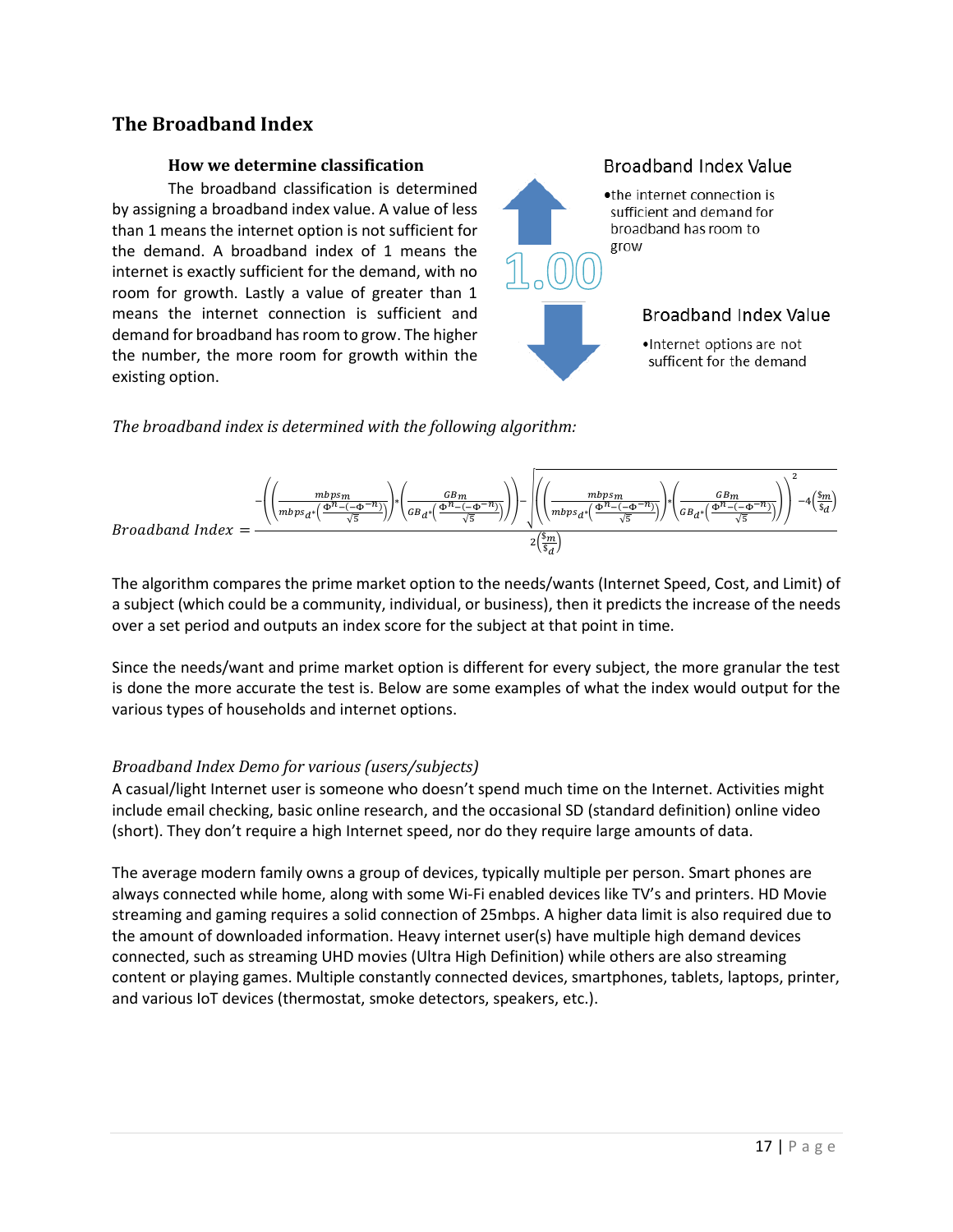|                                                                                                                             | <b>Casual/Light internet</b><br>user                                                                    | <b>Average Modern</b><br><b>Family</b>                                                                        | <b>Heavy Internet User(s)</b>                                                                          |
|-----------------------------------------------------------------------------------------------------------------------------|---------------------------------------------------------------------------------------------------------|---------------------------------------------------------------------------------------------------------------|--------------------------------------------------------------------------------------------------------|
| <b>Internet Needs/Wants</b>                                                                                                 | Internet speed<br>required: 4mbps<br><b>Minimum Download</b><br>Limit: 10-30GB<br>Internet Budget: \$75 | Internet speed<br>required: 25mbps<br><b>Minimum Download</b><br><b>Limit: 100GB</b><br>Internet Budget: \$75 | Internet speed<br>required: 50mbps<br><b>Minimum Download</b><br>Limit: 300GB<br>Internet Budget: \$85 |
| <b>Rural Satellite Internet</b><br><b>5mbps download</b><br>$\bullet$<br>20GB limit<br>$\bullet$<br>\$75/month<br>$\bullet$ | Current: 1.25<br>2 Years: 0.91<br>3 Years: 0.35                                                         | Current: 0.04<br>2 Years: 0.03<br>3 Years: 0.01                                                               | Current: 0.00<br>2 Years: 0.00<br>3 Years: 0.00                                                        |
| <b>Average WISP</b><br>12mbps<br>$\bullet$<br><b>No Limit</b><br>$\bullet$<br>\$65/month<br>$\bullet$                       | Current: 3.46<br>2 Years: 2.52<br>3 Years: 0.96                                                         | Current: 0.55<br>2 Years: 0.40<br>3 Years: 0.15                                                               | Current: 0.31<br>2 Years: 0.23<br>3 Years: 0.09                                                        |
| <b>Average Town/City</b><br>Plan<br>40mbps<br>$\bullet$<br>300GB Limit<br>$\bullet$<br>\$76/month<br>$\bullet$              | Current: 148.02<br>2 Years: 107.99<br>3 Years: 41.25                                                    | Current: 4.74<br>2 Years: 3.56<br>3 Years: 1.32                                                               | Current: 0.89<br>2 Years: 0.65<br>3 Years: 0.25                                                        |
| Fibre / top tier city<br>internet<br>150mbps<br>$\bullet$<br>1000GB Limit<br>$\bullet$<br>\$85/month<br>$\bullet$           | Current: 1654.41<br>2 Years: 1206.88<br>3 Years: 460.99                                                 | <b>Current: 52.94</b><br>2 Years: 38.62<br>3 Years: 14.75                                                     | <b>Current: 10.00</b><br>2 Years: 7.29<br>3 Years: 2.77                                                |

# **The Broadband Index & SouthGrow Municipalities**

The Broadband Index Value is a number that measures **how well internet is being utilized**. Using the formula, the Broadband Index can measure anything - entire communities, an individual household, individual people, or a business.

In evaluating the Broadband Index values generated for SouthGrow communities, the following should be considered:

- A. *Limited information for each community was available*. The larger the subject, the more challenging it is to apply the Index because greater information is needed. The information used to generate values in SouthGrow consisted of published internet access from ISP's, and general descriptions of use by community contacts. More detailed information about how the community uses Internet will give a more accurate value.
- B. *The Broadband Index Value changes based on usage*. As usage increases, the value will **lower**.
	- For fibre communities, this is a good thing as it recognizes greater uptake of the connectivity and use of the resource. Eventually, as the Index value lowers into single digits, more capacity can be opened as needed, which will then raise the Index value again. This demonstrates how fibre is future-proof. Capacity is unlimited.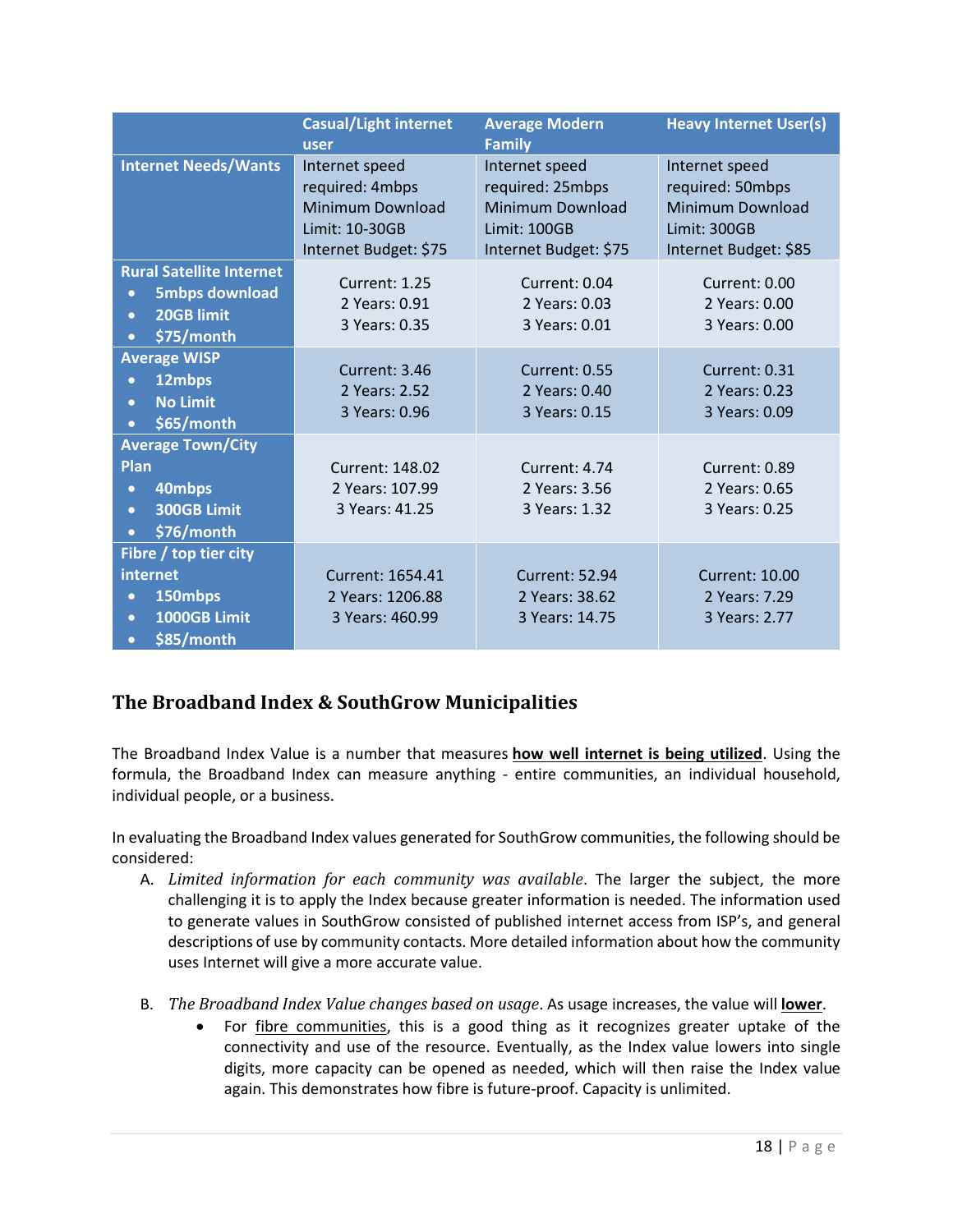- For non-fibre communities, a lower value still demonstrates use of the resource, but at some point (value of 1.0 or lower), capacity will be maximized. After that point, more capacity needs to be added either though upgraded services, or a fibre build.
- C. *Values generated should not be used as hard and fast numbers.* Values generated by the Broadband Index, as applied to SouthGrow communities, should be used as a starting point for discussion and further information gathering, or to measure general changes in usage of the resource.

#### **Identifying the Ideal Broadband Index Value**

Each community should consider what value they would like to achieve when using the Broadband Index. It has been suggested that the Index goal should be 1.20, as this value represents that the available access is being utilizing almost entirely, while still allowing room for growth. However, new technology is being introduced at a rapid pace and conceivably, a non-fibre community could go from 1.20 to below 1.00 very quickly if suddenly, most residents made use of a new technology that requires Internet access.

While it might seem preferable to have a high value to demonstrate that there is a lot of room for growth, a high value also shows that available access is being underutilized. This could be compared to developing a new sub-division complete with all necessary infrastructure, then letting it sit unoccupied for years. The capacity for growth is there, but it is not being utilized. Communities who have newly acquired fibre will have high values to start. However, as they start to adapt to their new capacity and make use of it, they should find their values lowering.

Communities should strive for a good balance that makes the best use of the Internet access they have toward supporting the general goals of the community. This could mean any value they determine is best for them, but ideally it should be anywhere from 1.20 to 4.00.

| <b>Score</b>          | <b>Below 1.00</b>                                      | <b>Below 1.20</b>                                                                                                                | Equal to 1.20                                                                                                       | <b>Above 1.20</b>                                                                                     | Above 10                                                                                                                       |
|-----------------------|--------------------------------------------------------|----------------------------------------------------------------------------------------------------------------------------------|---------------------------------------------------------------------------------------------------------------------|-------------------------------------------------------------------------------------------------------|--------------------------------------------------------------------------------------------------------------------------------|
| <b>Action</b>         | Bad News $-$<br>Need exceeds<br>available<br>capacity. | Not Great $-$<br>You will likely<br>need to<br>upgrade soon.<br>Carefully<br>gauge usage<br>and don't be<br>afraid to<br>invest. | $Great -$<br><b>Balanced</b><br>usage and<br>availability.<br><b>Start testing</b><br>the waters for<br>an upgrade. | Good – More<br>than enough<br>availability to<br>grow usage.<br>Continue to<br>promote<br>innovation. | Underutilized-<br>A plethora of<br>available<br>capacity is not<br>being used.<br>Innovate and<br>encourage<br>Internet usage. |
| <b>Classification</b> | Underserved                                            | Served                                                                                                                           | Served                                                                                                              | Served                                                                                                | Served $-$<br><b>Possibly Fibre</b>                                                                                            |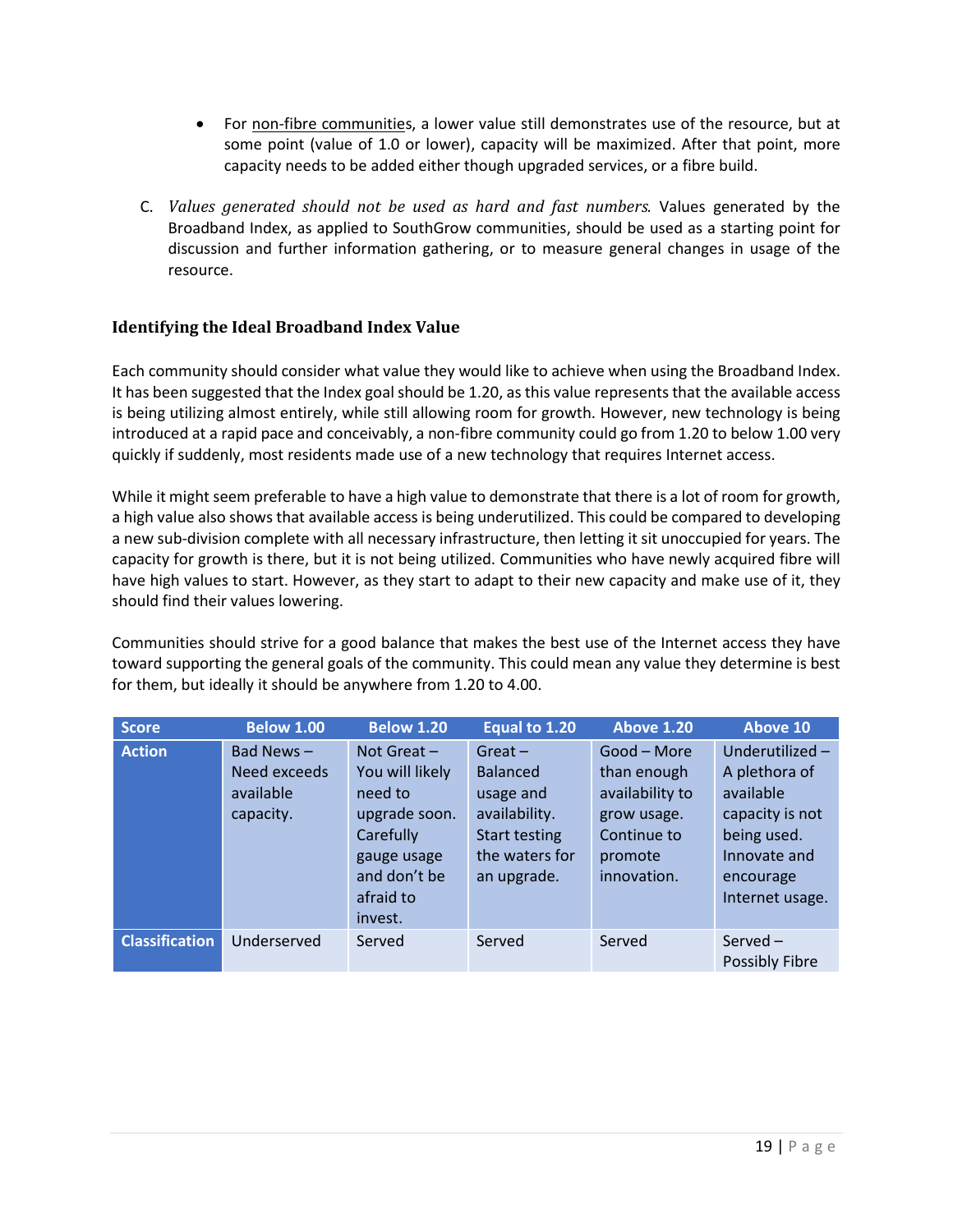|                        | <b>Classification</b><br>(present) | Note(s)                                                                                                                                                                                                      | <b>Classification</b><br>(Year 2<br>projection) | Note(s)                                                                                                                                                 |
|------------------------|------------------------------------|--------------------------------------------------------------------------------------------------------------------------------------------------------------------------------------------------------------|-------------------------------------------------|---------------------------------------------------------------------------------------------------------------------------------------------------------|
| <b>Arrowwood</b>       | Served (1.69)                      | Arrowwood is currently<br>served. Although the<br>available speeds are not<br>spectacular, the<br>community seems to be<br>happy with their<br>provider.                                                     | Served (1.23)                                   | Arrowwood will still be<br>served in the immediate<br>future. However, the<br>speeds will need to be<br>increased very soon.                            |
| <b>Barnwell</b>        | Fibre (22.06)                      | Well serviced for<br>broadband internet,<br>they also have Axia in<br>their community.                                                                                                                       | Fibre (16.09)                                   | With fibre technology,<br>the community is well<br>served going into the<br>future.                                                                     |
| <b>Cardston</b>        | Served (15.88)                     | The town of Cardston is<br>well serviced. A strong<br>business community<br>seems to lend in<br>internet investment.                                                                                         | Served<br>(11.58)                               | Based on our observed<br>information and current<br>market options, Cardston<br>is well served for the<br>immediate future.                             |
| <b>Cardston County</b> | Underserved<br>(0.98)              | With very limited data<br>on the area it isn't easy<br>to determine internet<br>usage.                                                                                                                       | Underserved<br>(0.72)                           | Based on our<br>information, this area will<br>be underserved.                                                                                          |
| <b>Carmangay</b>       | Served (1.58)                      | Carmangay seems to<br>have options with the<br>local wireless providers,<br>complaints about some<br>providers and their<br>reliability are cause for<br>concern.                                            | Served (1.15)                                   | With the excellent<br>turnout at the broadband<br>interview it is possible<br>that Carmangay will<br>accelerate usage faster<br>than others.            |
| <b>Coaldale</b>        | Fibre (20.56)                      | The town of Coaldale<br>will be future ready with<br>their fibre network.<br>Index is based on the<br>advertised rates by<br>Telus, however the fibre<br>network should handle<br>significantly more traffic | Fibre (15.02)                                   | Due to the capabilities of<br>Fibre, this index number<br>will be significantly<br>higher as Telus offers a<br>larger internet package.                 |
| <b>Coalhurst</b>       | Served (22.06)                     | Although Coalhurst does<br>not have Fibre, Shaw is<br>offering a solution with<br>the same advertised<br>speed. With a lower<br>internet demand, the<br>community is well<br>served.                         | Served (16.09)                                  | Coalhurst will likely see<br>investment from private<br>internet companies<br>over the next few years,<br>but will be serviced well<br>until that time. |

#### **Where communities fit (which categories) & why**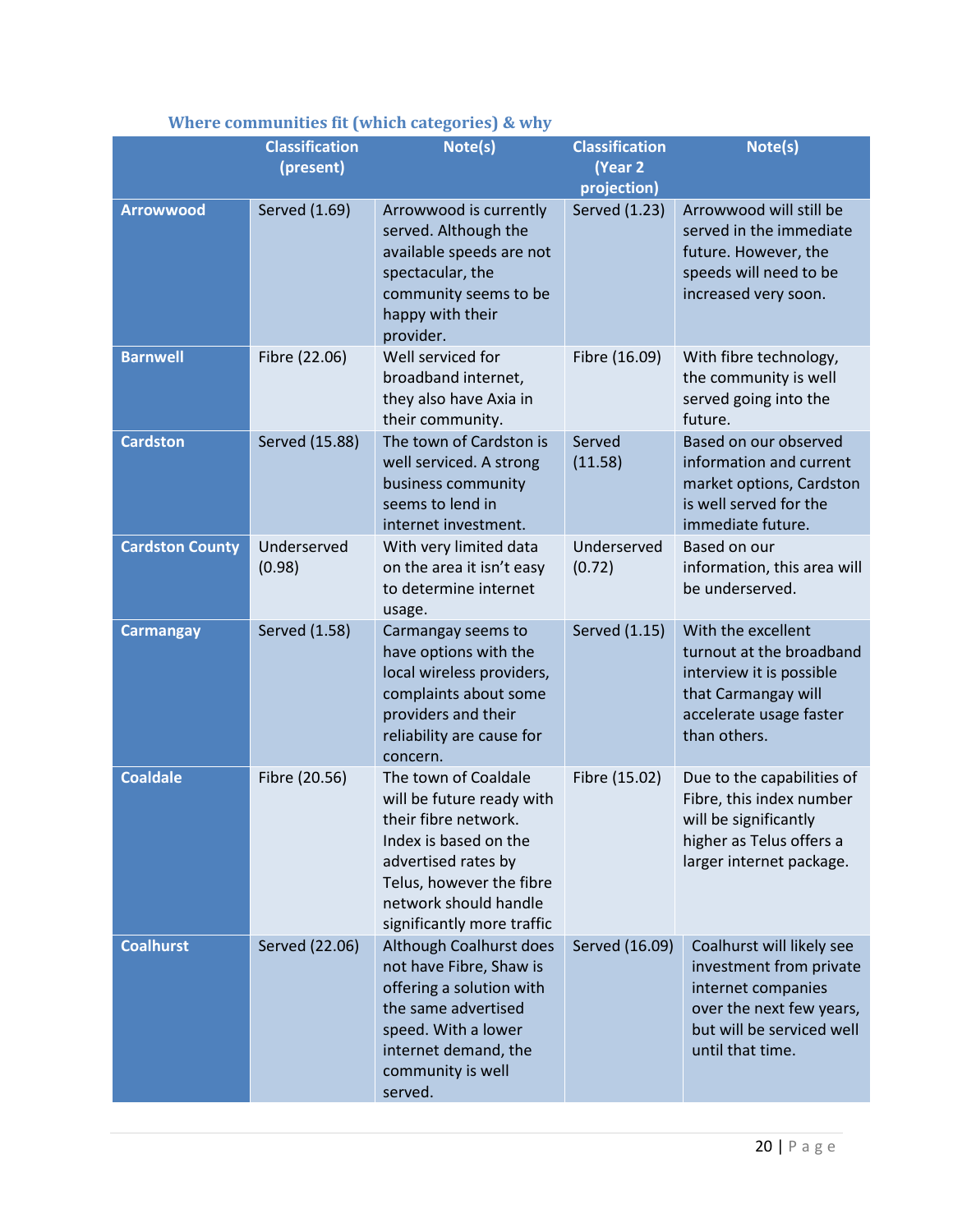|                             | <b>Classification</b><br>(present) | Note(s)                                                                                                                                                                                        | <b>Classification</b><br>(Year 2<br>projection) | Note(s)                                                                                                                                                             |
|-----------------------------|------------------------------------|------------------------------------------------------------------------------------------------------------------------------------------------------------------------------------------------|-------------------------------------------------|---------------------------------------------------------------------------------------------------------------------------------------------------------------------|
| <b>Coutts</b>               | <b>Served (1.03)</b>               | Although technically<br>serviced, a member in<br>the community<br>mentioned that the<br>service area doesn't<br>reach everyone and<br>alternatives are poor.                                   | Underserved<br>(0.76)                           | Coutts' current<br>connection likely will<br>not support the growth<br>in usage that appears to<br>be coming.                                                       |
| Lethbridge<br><b>County</b> | Served (1.18)                      | In interviews, it seems<br>people were more likely<br>to pay slightly more for<br>faster internet.<br>However, providers<br>were often limited in<br>reaching most of the<br>population.       | Underserved<br>(0.86)                           | Utilization of mobility<br>options has been a good<br>alternative for<br>Lethbridge County. As<br>demand increases this<br>may no longer be an<br>effective option. |
| <b>Lomond</b>               | Served (1.61)                      | The village of Lomond<br>benefits from having<br>access to local WISPs.<br>Based on the interview<br>we determined that the<br>community is served for<br>their needs.                         | Served (1.17)                                   | As the village starts to<br>use more and more<br>broadband they will<br>need to increase their<br>available speeds to stay<br>competitive.                          |
| <b>Magrath</b>              | Fibre (22.06)                      | Well serviced with<br>broadband internet,<br>they also have Axia in<br>their community.                                                                                                        | Fibre (16.09)                                   | With fibre technology,<br>the community is well<br>served going into the<br>future.                                                                                 |
| <b>Milk River</b>           | Served (1.03)                      | The town of Milk River is<br>served, and has a few<br>flexible options. Their<br>index score is lower than<br>expected due to the<br>high cost of their top<br>available internet<br>packages. | Underserved<br>(0.76)                           | As demand increases for<br>broadband the cost for<br>the top end packages<br>will need to be more<br>approachable for the<br>mass market.                           |
| <b>Milo</b>                 | Served (1.69)                      | Milo is relying heavily on<br>a local entrepreneur's<br>WISP. Encouraging new<br>business use with the<br>VBDS should help.                                                                    | Served (1.23)                                   | If they are successful in<br>attracting young<br>businesses they will<br>need to develop their<br>internet speed further.                                           |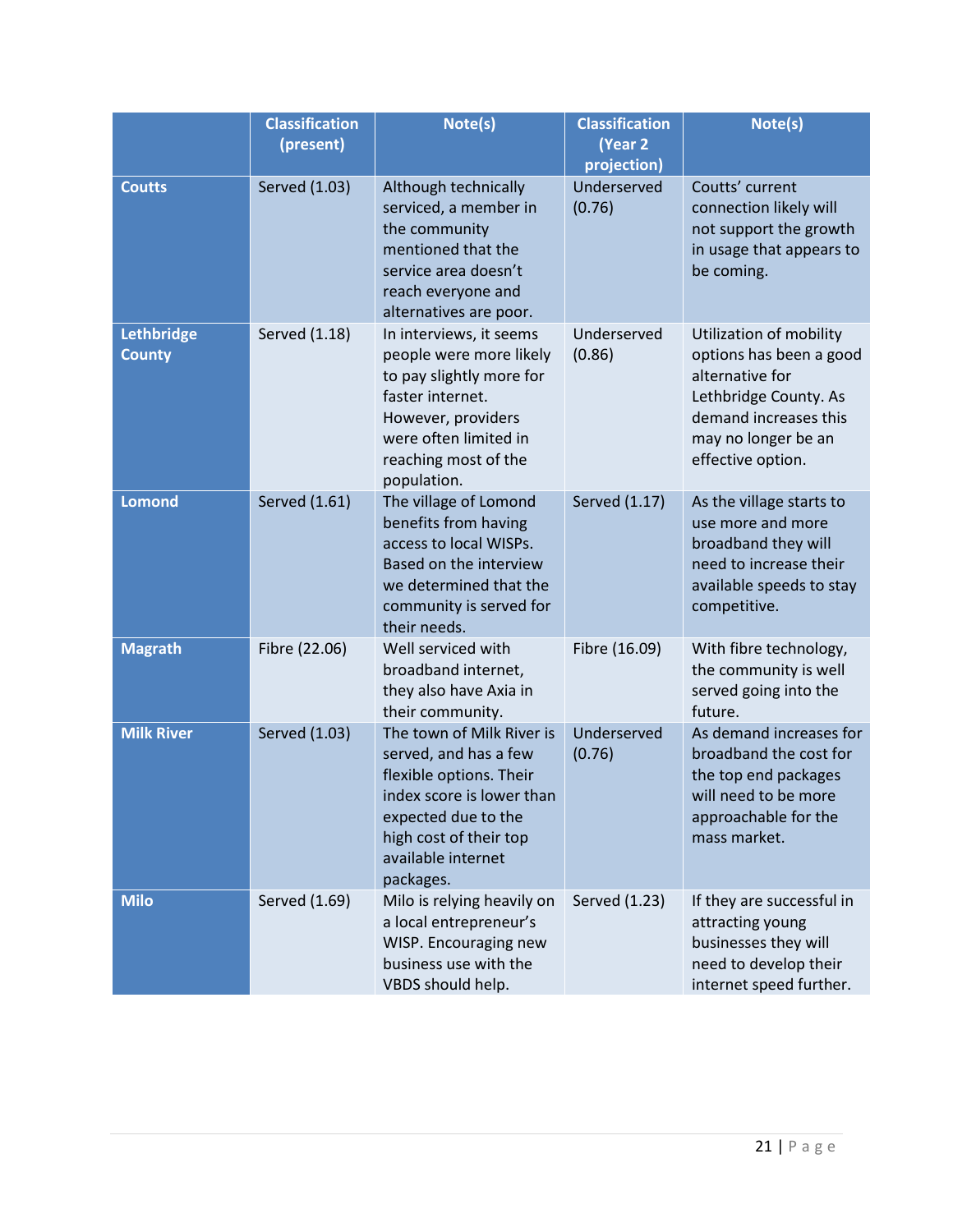|                      | <b>Classification</b> | Note(s)                                                                                                                                                                                                                                                                                               | <b>Classification</b>        | Note(s)                                                                                                                                                                                                 |
|----------------------|-----------------------|-------------------------------------------------------------------------------------------------------------------------------------------------------------------------------------------------------------------------------------------------------------------------------------------------------|------------------------------|---------------------------------------------------------------------------------------------------------------------------------------------------------------------------------------------------------|
|                      | (present)             |                                                                                                                                                                                                                                                                                                       | (Year 2                      |                                                                                                                                                                                                         |
| <b>Nobleford</b>     | Fibre (22.06)         | The village of Nobleford<br>is equipped with Axia's<br>fibre network. Current<br>market packages do not<br>fully utilize the<br>technology, but offer<br>more than enough.                                                                                                                            | projection)<br>Fibre (16.09) | The village of Nobleford<br>will be serviced<br>regarding internet<br>connectivity for quite<br>some time thanks to<br>fibre technology.                                                                |
| <b>Picture Butte</b> | Served (22.06)        | Picture Bute like other<br>communities has access<br>to a fast broadband<br>connection through<br>Shaw. Even though the<br>community does not<br>have Fibre, they are<br>currently served.                                                                                                            | Served (16.09)               | Based on the<br>information gathered<br>during the interview the<br>community should be<br>well served for the next<br>while.                                                                           |
| <b>Raymond</b>       | Fibre (22.06)         | Well serviced for<br>broadband internet,<br>they also have Axia in<br>their community.                                                                                                                                                                                                                | Fibre (16.09)                | With fibre technology,<br>the community is well<br>served going into the<br>future.                                                                                                                     |
| <b>Stirling</b>      | Fibre (22.06)         | The village of Stirling is<br>equipped with Axia's<br>fibre network. The<br>available packages do<br>not fully utilize the<br>maximum capability of<br>the product, but handle<br>the current needs very<br>well. Approximately 60%<br>of the community is<br>believed to be using<br>Axia's service. | Fibre (16.09)                | The village of Stirling<br>will be serviced for a<br>long while to come. As<br>the current market<br>options become too<br>slow, Axia will further<br>tap into the potential of<br>their fibre network. |
| <b>Taber</b>         | Fibre (20.56)         | The town of Taber will<br>be future ready with the<br>available fibre network<br>from Telus. It will handle<br>a lot more traffic then<br>what is currently sent its<br>way.                                                                                                                          | Fibre (15.02)                | Due to the capabilities<br>of Fibre, this index<br>number will be<br>significantly higher as<br>Telus offers a larger<br>internet package in the<br>future.                                             |
| Taber, MD of         | Served (1.40)         | It appears the area is<br>willing to spend slightly<br>more, increasing the<br>number of people with<br>higher tiered internet<br>packages.                                                                                                                                                           | Served (1.02)                | Based on the<br>information we have<br>this community will be<br>barely served in 2 years.                                                                                                              |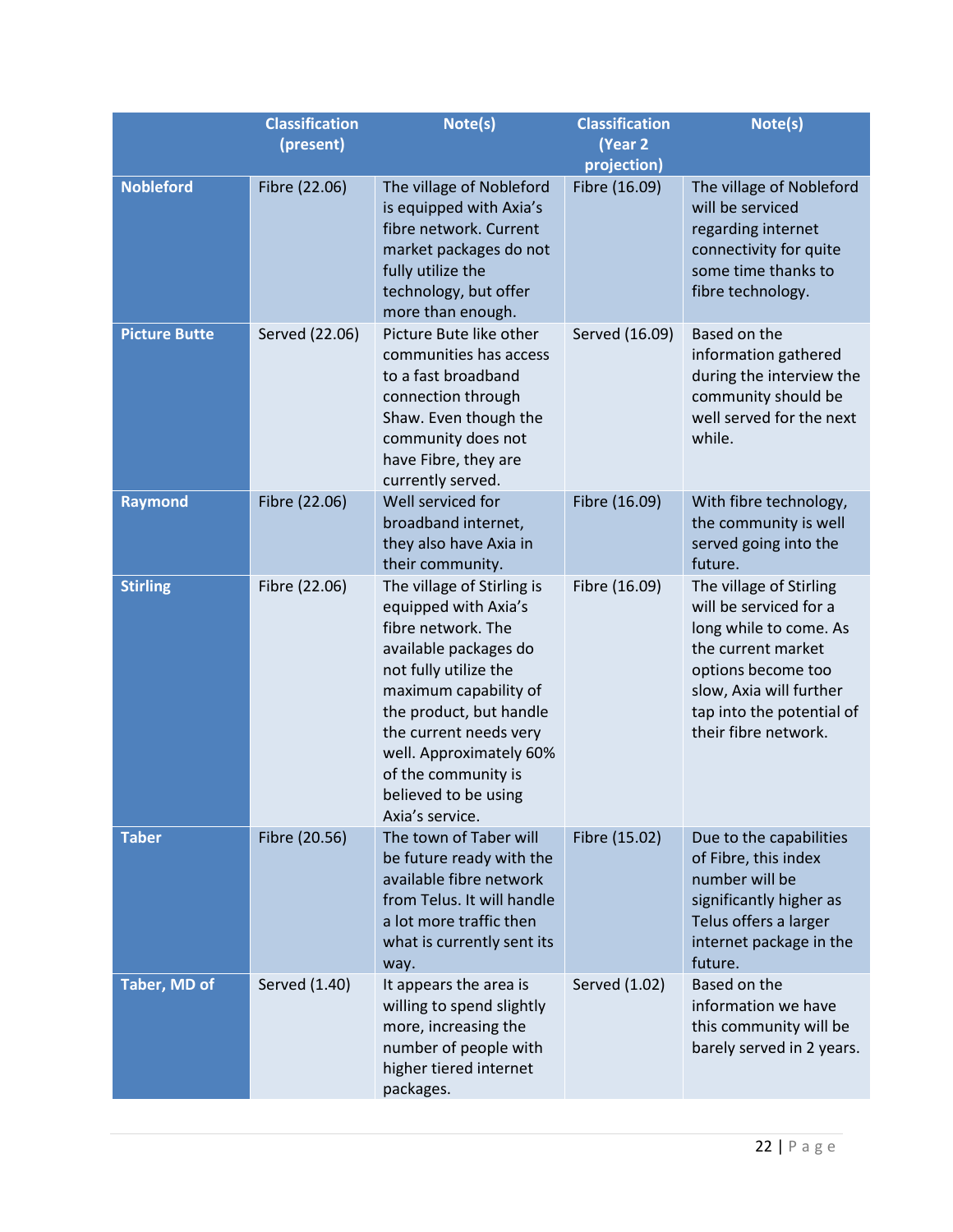|                      | <b>Classification</b><br>(present) | Note(s)                                                                                                                                                                                                                      | <b>Classification</b><br>(Year 2<br>projection) | Note(s)                                                                                                                                                                                       |
|----------------------|------------------------------------|------------------------------------------------------------------------------------------------------------------------------------------------------------------------------------------------------------------------------|-------------------------------------------------|-----------------------------------------------------------------------------------------------------------------------------------------------------------------------------------------------|
| <b>Vauxhall</b>      | Served (1.07)                      | Based on the sample<br>size we have of Vauxhall<br>some appear to be big<br>internet users, but are<br>limited to outdated<br>options from Telus and<br>wireless technology that<br>cannot currently hit<br>speeds required. | Underserved<br>(0.78)                           | Vauxhall does appear to<br>have a decent ISP.<br>However, based on the<br>interview they appear<br>to need a faster option<br>soon.                                                           |
| <b>Vulcan</b>        | Fibre (12.86)                      | Vulcan has an Axia fibre<br>network, and this<br>community identifies as<br>a tech savvy place to<br>live. From our<br>observations, they use<br>more than average data.                                                     | Fibre (9.38)                                    | Vulcan is well<br>positioned for the<br>future. As demand goes<br>up Axia can tap further<br>into the capability of<br>Fibre technology and fill<br>demand.                                   |
| <b>Vulcan County</b> | Served (1.35)                      | Some WISP services are<br>available but not<br>covering the entire<br>region. More detailed<br>data is needed to<br>provide an accurate<br>measuring.                                                                        | Underserved<br>(0.99)                           | Speed increases, range,<br>and reliability increases<br>will help the WISPs of<br>Vulcan county.                                                                                              |
| <b>Warner</b>        | Served (1.40)                      | Based on ISP advertised,<br>availability and rates,<br>Warner should be<br>serviced well, however<br>in our interview access<br>did not seem to be that<br>way. More in-depth<br>primary research is<br>needed               | Served (1.02)                                   | The available rates<br>should be sufficient.<br>However, if network<br>reliability is still a<br>considerable issue, the<br>service level will<br>decrease rapidly. More<br>data is required. |
| <b>Warner County</b> | Served (1.84)                      | More detailed<br>information is needed to<br>give an accurate<br>measurement. Although<br>reach of some WISPs is<br>not perfectly defined,<br>most of the county<br>appears served.                                          | Served (1.34)                                   | The country appears to<br>be served and should<br>remain this way for the<br>near future, eventually<br>network speed will need<br>to increase.                                               |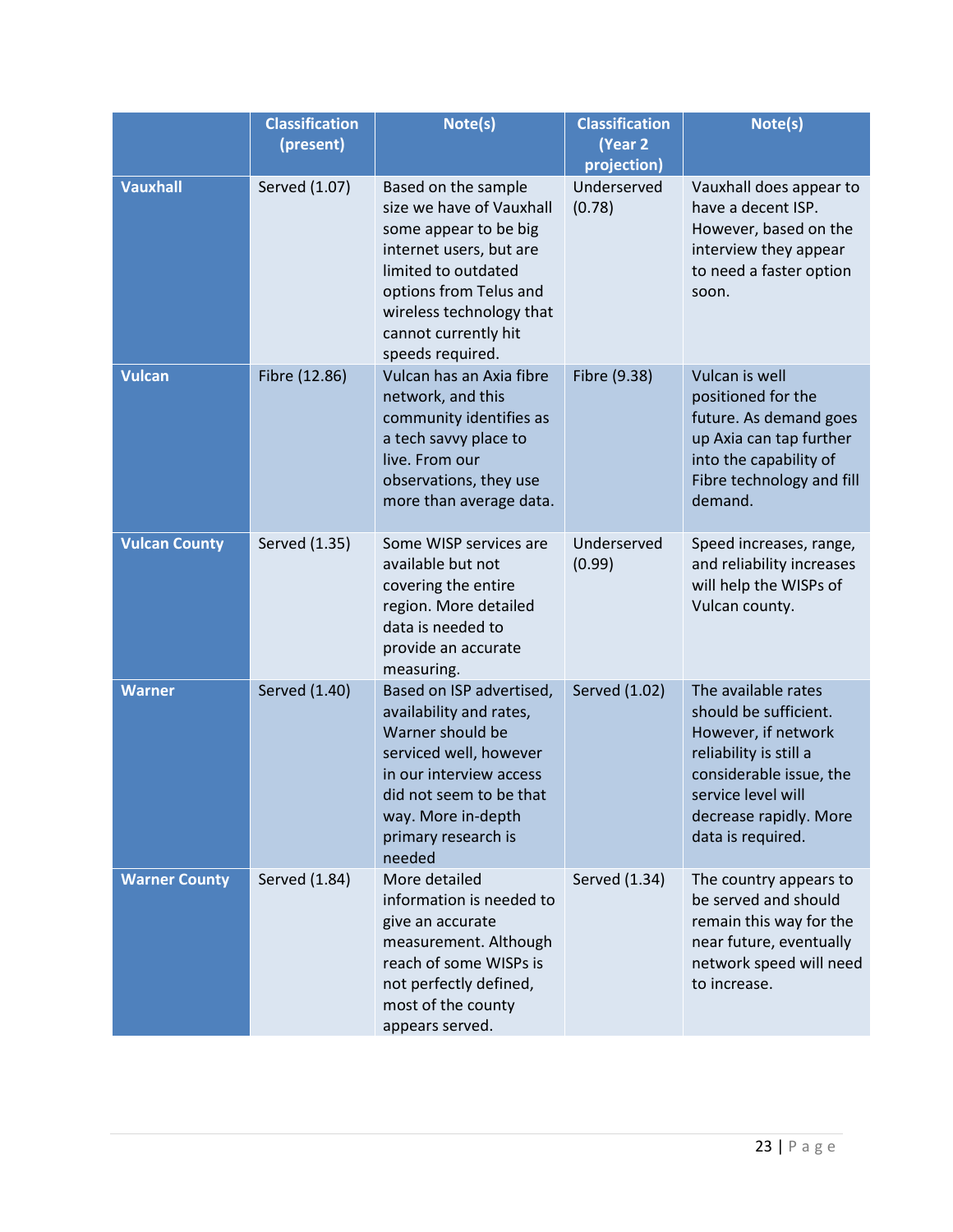# **Assessing the SouthGrow Region**

#### **Just how fast does internet need to be?**

The following table provides some perspective on the requirements for internet access in these everyday tasks. The potentially world changing elements of the internet come into play with real-time communication across large distances, and a consistent 10mbps internet speed (upload and download) is considered sufficient for today's video conferencing/telecommunicating. However, as picture quality and standards increase so do file size requirements.

|              | Downloading an e-book | 15 IPhone photos | Downloading a (1hr) HD-Movie |
|--------------|-----------------------|------------------|------------------------------|
| 1mbps        | 30-seconds            | 6-minutes        | 260-minutes                  |
| <b>5mbps</b> | 5-seconds             | 1.2-minutes      | 52-minutes                   |
| 10mbps       | 3-seconds             | 39-seconds       | 26-minutes                   |
| 25mbps       | 1.2- seconds          | 14.4-seconds     | 10.5-minutes                 |
| 50mbps       | <1 second             | 7.2 seconds      | 5-minutes                    |

*\*\*This indicates the download time for the relative file sizes, actual time can vary depending on the reliability of a connection, technology of the device, and equipment grades in the home.*

In most cases the 10-mbps is sufficient to see much of the benefits from broadband internet. While 25mbps is more than enough for modern families to fully utilize the internet, it also seems to be enough of a package that many residents will not pay any additional costs to get speeds greater than 25mbps.

Internet usage escalates quickly with multiple devices. As each household is paying for Internet access, the connected devices are sharing the purchased bandwidth. If 5 separate Internet users in a house are all streaming HD-video content, each user would experience 5-mbps (5 users \* 5mbps = 25mbps total).

#### **Collecting more accurate and more useful information**

Stages of Broadband access and development within the SouthGrow Region vary by community. SouthGrow community leaders generally express a desire for faster and more reliable Internet to help the community grow and prosper. However, not all communities have done complete assessments to determine their position on the matter. Whether aiming for a publicly managed utility or privately created network, each community needs to completely understand the position of their residents to project future needs of the community, create a business case for investment, and classify themselves as underserved.

A mass collaborative effort to collect this information could be undertaken. Leveraging services such as [Ookla's speed test \(http://www.speedtest.net/\)](http://www.speedtest.net/) on a town, region, province, or nation wide digital poll would collect mass amounts of data on access, speeds, Internet service provider and potential demand for better Internet connectivity. Initiatives on a federal level have been initiated, but could be slow, and communities might not have access to all the relevant data.

Additionally, market research via surveys or face-to-face engagements directly with consumers could be undertaken.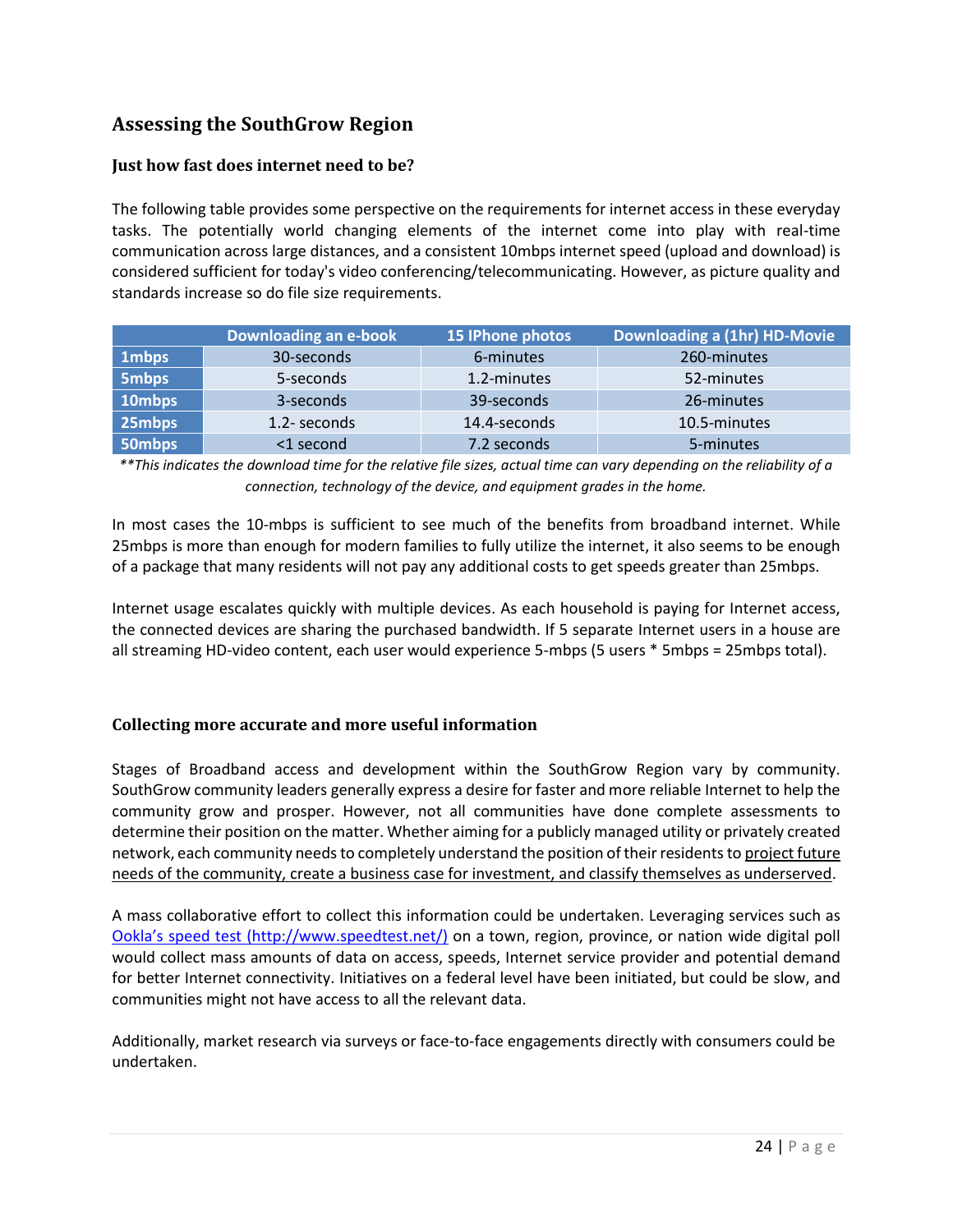#### **Choosing the most appropriate broadband solution**

In most cases a privately-owned fibre network is the best option from a performance perspective. As costs for developing a network can be incredibly expensive, making a business case fits more into the role of community economic development than operation of an Internet network. Publicly owned networks can be a good solution for net neutrality and making it very accessible cost wise, but maintaining reliability, security and service can be more than most municipal offices are prepared for. However, if the business case is risky, it could be difficult to get this Internet model to move in. From here, communities need to decide which solution fits their needs best.

#### *Public vs Private*

Various portions of a network can be publicly owned and operated, however most ISPs have high standards of equipment and network deployment and will not use systems they did not install themselves. Whether public or private, the standards of network implementation (especially with Fibre) should not be an area for cost saving shortcuts. Instead of shortcuts, considering policies that allow for services to split the cost of trenching at any given time, such as a one dig policy, is a good idea.

|             | <b>Private (Large)</b>                                                                                                                                                                                                               | <b>Private (Small)</b>                                                                                                                                                      | <b>Public</b>                                                                                                                                                                                                                                                                                       |
|-------------|--------------------------------------------------------------------------------------------------------------------------------------------------------------------------------------------------------------------------------------|-----------------------------------------------------------------------------------------------------------------------------------------------------------------------------|-----------------------------------------------------------------------------------------------------------------------------------------------------------------------------------------------------------------------------------------------------------------------------------------------------|
| <b>Pros</b> | Low community capital<br>investment<br>No maintenance costs<br>$\bullet$                                                                                                                                                             | • Lower community<br>investment cost<br>• Not responsible for<br>maintenance<br>$\bullet$ Local<br><b>Business/Money</b><br>stays local                                     | Potential revenue source<br>Control of quality and<br>speeds                                                                                                                                                                                                                                        |
| <b>Cons</b> | Little Control of the<br>network<br>Little control of future<br>$\bullet$<br>development<br>Rarely services 100% of<br>$\bullet$<br>population<br>No control of pricing<br>$\bullet$<br>No control of internet<br>throttling/capping | $\bullet$ Less Start-up capital -<br>may need assistance<br>from community.<br>• Less control of Pricing<br>and market options<br>• Little control of<br>future development | <b>Expensive to install</b><br>$\bullet$<br>Higher risk of failure<br>$\bullet$<br>Managing network issues<br>$\bullet$<br>and IT related issues (not<br>always related to the ISP)<br>New technologies could<br>$\bullet$<br>render the network<br>useless<br>Responsible to Quality<br>and Speeds |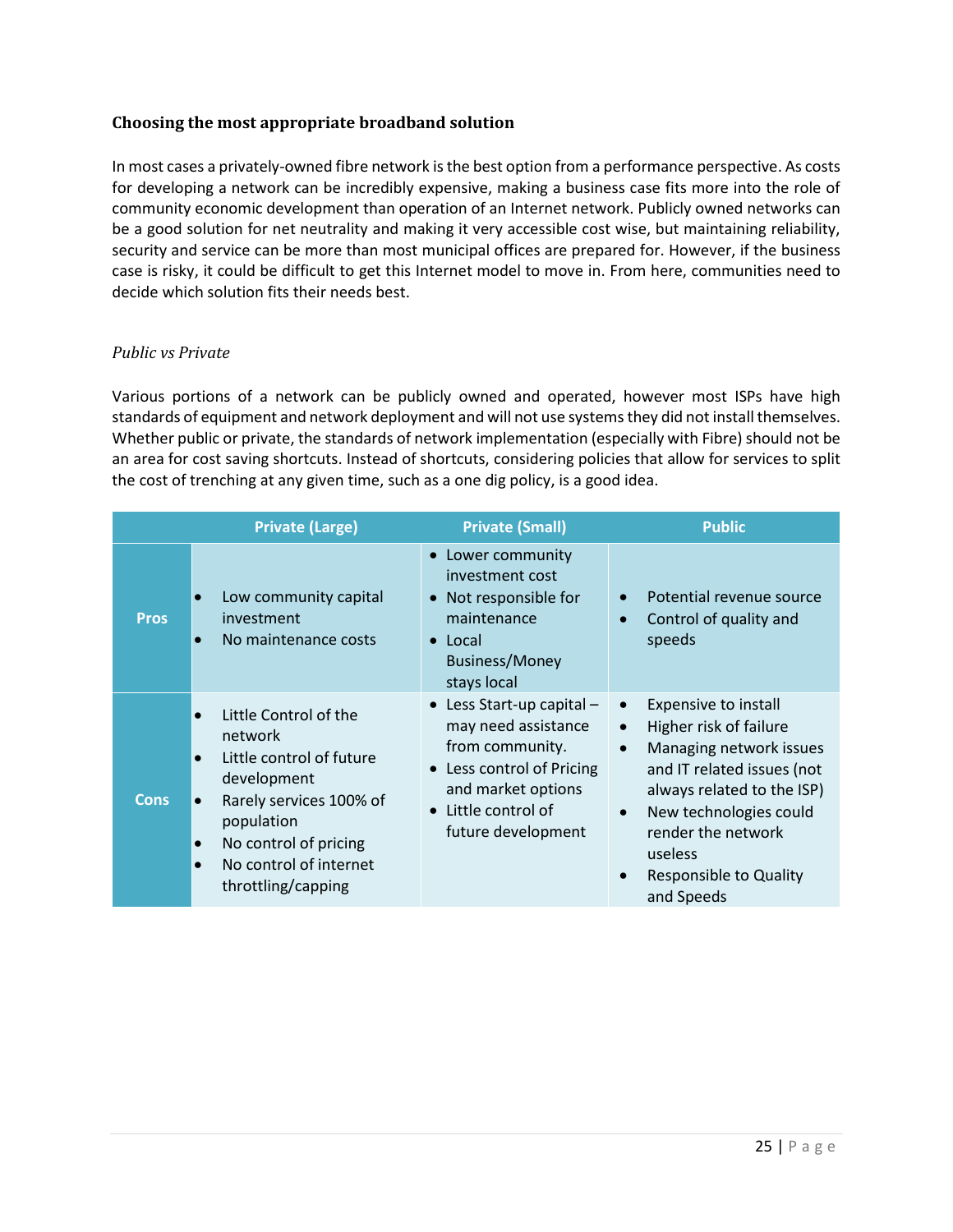#### *Network Options*

Fibre is the best network option; however high costs make implementing a fibre network unrealistic for many cases without a dense population or private investment. The main cost of a fibre network is in the placement of the conduit. Trenching or mounting the conduit on power poles has been reported to account for most of the costs. New technology in this area is very focused on making it easier to lay the fibre conduit, but hasn't yielded a significant enough difference to make the technology widely available.

Wireless has been significantly more approachable, but the technology has limitations. Line of sight to broadcast points need to be maintained, making it unreliable in some geographical locations. Wireless technology has made significant improvements in recent years though, and current technology will be viable for the near future. These networks require upgrading in the future as demand increases and existing antennas cap out.

|             | <b>Wireless</b>                                                                                                       | <b>Fibre</b>                                                                                |
|-------------|-----------------------------------------------------------------------------------------------------------------------|---------------------------------------------------------------------------------------------|
| <b>Pros</b> | Affordable over longer<br>distances (without<br>obstructions, 3-25miles range)                                        | Incredible Internet Speeds<br>$\bullet$<br>Considerably more "future<br>$\bullet$<br>proof" |
| <b>Cons</b> | Unreliable in extreme<br>weather<br>Will be replaced in 2-5 years<br>Geographical obstructions can<br>make impossible | Expensive<br>$\bullet$<br>Under-utilized<br>$\bullet$                                       |

Other options are available, though are less recommended for community endorsement or long-term Internet solutions on a community scale.

|             | <b>Satellite</b>                                                                                                                             | <b>Mobility</b>                                                                                                                                                                                      | <b>Cable</b>                                                 |
|-------------|----------------------------------------------------------------------------------------------------------------------------------------------|------------------------------------------------------------------------------------------------------------------------------------------------------------------------------------------------------|--------------------------------------------------------------|
| <b>Pros</b> | Reaches almost<br>$\bullet$<br>everyone                                                                                                      | Reaches almost<br>$\bullet$<br>everyone<br>Less initial cost for<br>a consumer<br>(low/no install<br>cost)                                                                                           | Occasionally,<br>$\bullet$<br>already<br>installed/available |
| <b>Cons</b> | Expensive<br>Is rarely upgraded<br>$\bullet$<br>Speeds are low in<br>$\bullet$<br>comparison to<br>other high-speed<br>broadband<br>options. | Difficult to manage<br>$\bullet$<br>multiple devices<br>(Weak for IoT)<br>Low data caps<br>$\bullet$<br>Speeds are low in<br>$\bullet$<br>comparison to<br>other high-speed<br>broadband<br>options. | Been replaced with<br>$\bullet$<br>fibre technology.         |